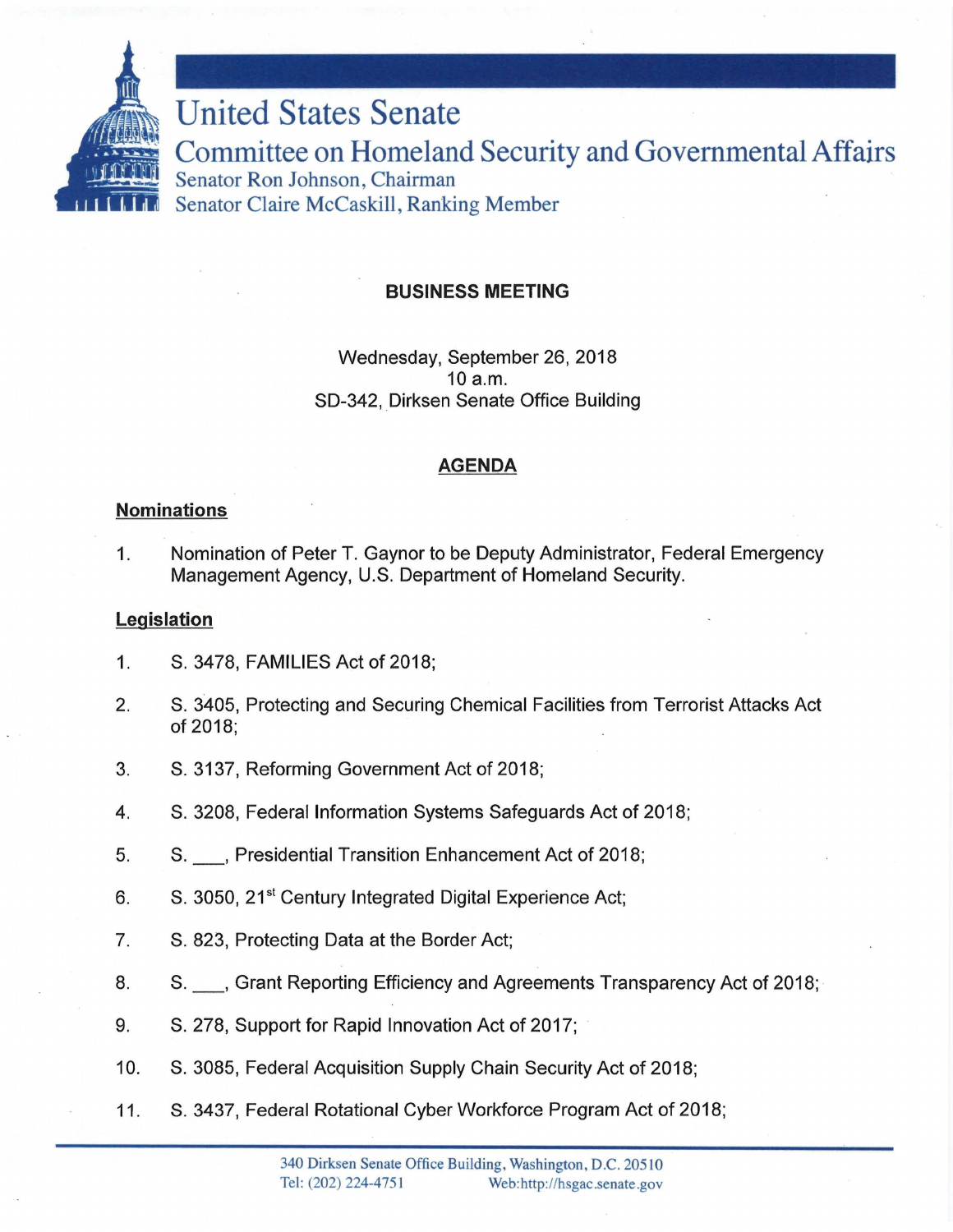- 12. S. 3251, Federal Acquisition Savings Act of 2018;
- 13. S. 3309, OHS Cyber Incident Response Teams Act of 2018;
- 14. S. 3191, Civil Rights Cold Case Records Collection Act of 2018;
- 15. S. 594, National Cybersecurity Preparedness Consortium Act of 2017;
- 16. H.R. 50, Unfunded Mandates Information and Transparency Act of 2017;
- 17. H.R. 2196, to amend title 5, United States Code, to allow whistleblowers to disclose information to certain recipients;
- 18. H.R. 1132, Political Appointee Burrowing Prevention Act;
- 19. H.R. 6439, Biometric Identification Transnational Migration Alert Program Authorization Act of 2018;
- 20. H.R. 6374, Fitness Information Transparency Act of 2018;
- 21. H.R. 5206, Office of Biometric Identity Managemet Authorization of 2018;
- 22. H.R. 6443, Advancing Cybersecurity Diagnosis and Mitigation Act.

## **Postal Naming Bills**

- 1. S. 3209, to designate the facility of the United States Postal Service located at 413 Washington Avenue in Belleville, New Jersey, as the "Private Henry Svehla Post Office Building";
- 2. S. 3237, to designate the facility of the United States Postal Service located at 120 12th Street Lobby in Columbus, Georgia, as the "Richard W. Williams Chapter of the Triple Nickles (555th P.l.A.) Post Office";
- 3. S. 3414, to designate the facility of the United States Postal Service located at 20 Ferry Road in Saunderstown, Rhode Island, as the "Captain Matthew J. August Post Office";
- 4. S. 3442, to designate the facility of the United States Postal Service located at 105 Duff Street in Macon, Missouri, as the "Arla W. Harrell Post Office";
- 5. H.R. 606, to designate the facility of the United States Postal Service located at 1025 Nevin Avenue in Richmond, California, as the "Harold D. McGraw, Sr., Post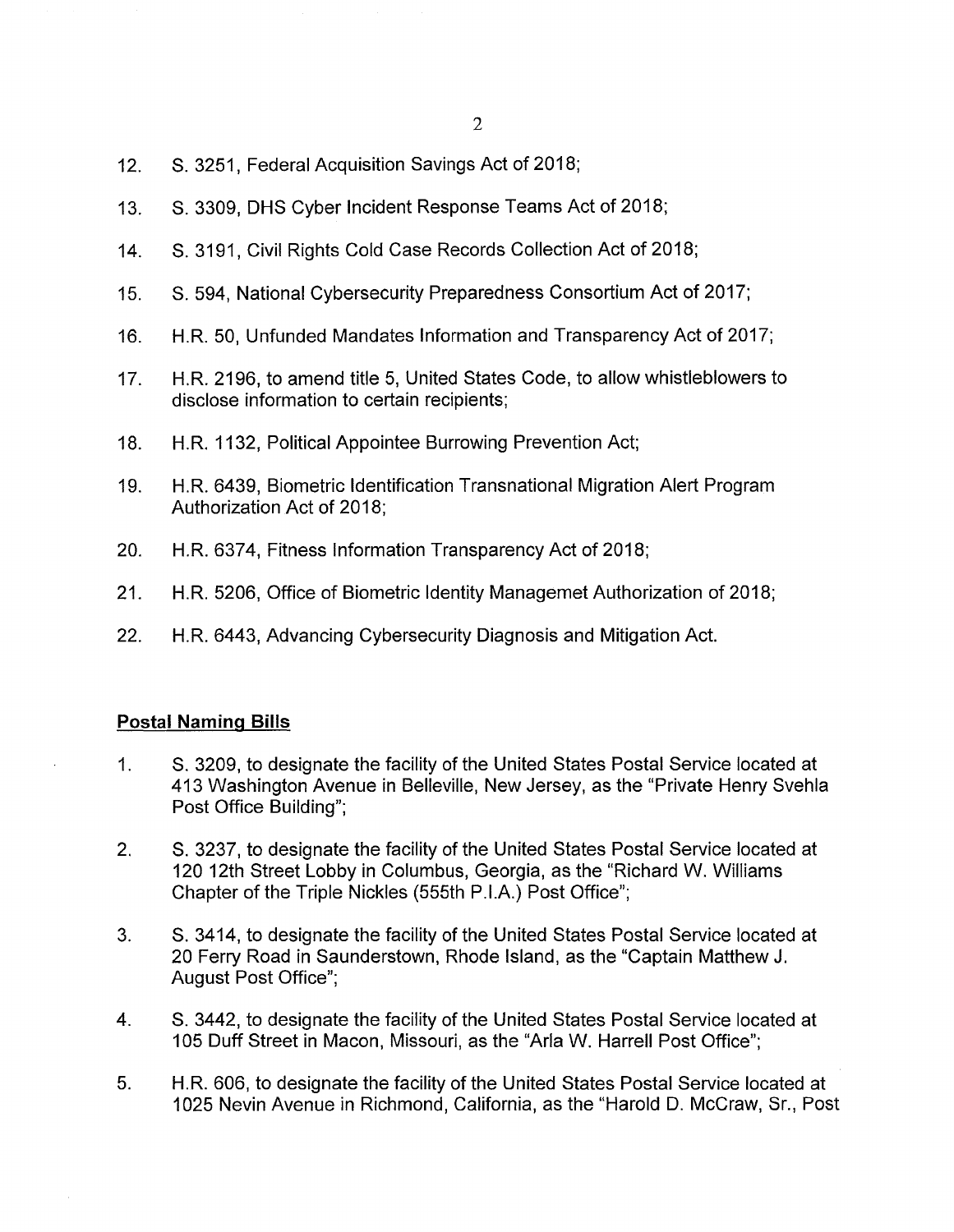Office Building";

- 6. H.R. 1209, to designate the facility of the United States Postal Service located at 901 N. Francisco Avenue, Mission, Texas, as the "Mission Veterans Post Office Building";
- 7. H.R. 2979, to designate the facility of the United States Postal Service located at 390 West 5th Street in San Bernardino, California, as the "Jack H. Brown Post Office Building";
- 8. H.R. 3230, to designate the facility of the United States Postal Service located at 915 Center Avenue in Payette, Idaho, as the "Harmon Killebrew Post Office Building";
- 9. H.R. 4407, to designate the facility of the United States Postal Service located at 3s101 Rockwell Street in Warrenville, Illinois, as the "Corporal Jeffery Allen Williams Post Office Building";
- 10. H.R. 4890, to designate the facility of the United States Postal Service located at 9801 Apollo Drive in Upper Marlboro, Maryland, as the "Wayne K. Curry Post Office Building";
- 11. H.R. 4913, to designate the facility of the United States Postal Service located at 816 East Salisbury Parkway in Salisbury, Maryland, as the "Sgt. Maj. Wardell B. Turner Post Office Building";
- 12. H.R. 4946, to designate the facility of the United States Postal Service located at 1075 North Tustin Street in Orange, California, as the "Specialist Trevor A. Win'E Post Office";
- 13. H. R. 4960, to designate the facility of the United States Postal Service located at 511 East Walnut Street in Columbia, Missouri, as the "Spc. Sterling William Wyatt Post Office Building";
- 14. H.R. 5349, to designate the facility of the United States Postal Service located at 1325 Autumn Avenue in Memphis, Tennessee, as the "Judge Russell B. Sugarman Post Office Building";
- 15. H.R. 5504, to designate the facility of the United States Postal Service located at 4801 West Van Giesen Street in West Richland, Washington, as the "Sergeant Dietrich Schmieman Post Office Building";
- 16. H.R. 5737, to designate the facility of the United States Postal Service located at 108 West D Street in Alpha, Illinois, as the "Captain Joshua E. Steele Post Office";